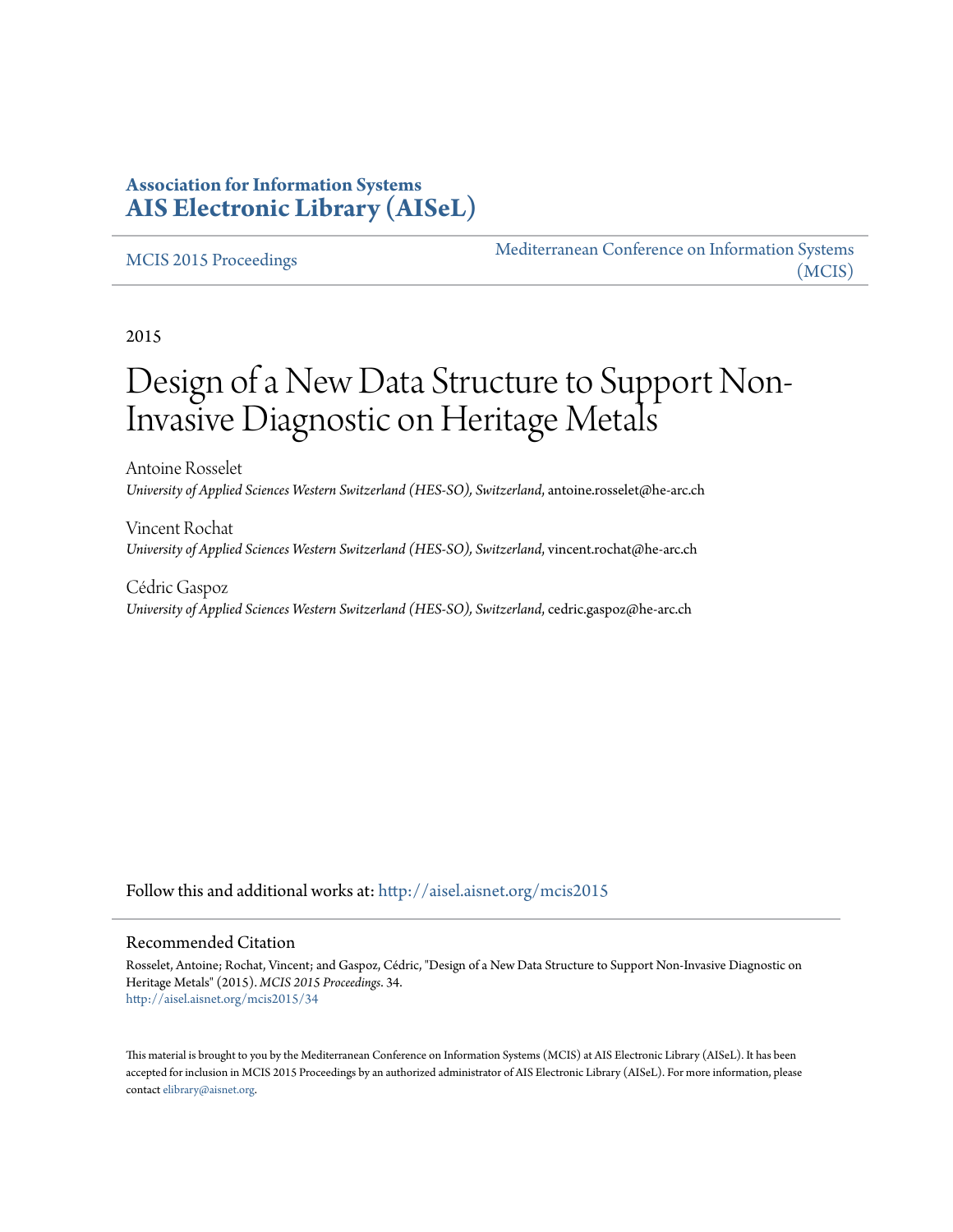## **DESIGN OF A NEW DATA STRUCTURE TO SUPPORT NON-INVASIVE DIAGNOSTIC ON HERITAGE METALS**

#### *Completed Research*

- Rosselet, Antoine, University of Applied Sciences Western Switzerland (HES-SO), HEG Arc, Neuchâtel, Switzerland, antoine.rosselet@he-arc.ch
- Rochat, Vincent, University of Applied Sciences Western Switzerland (HES-SO), HEG Arc, Neuchâtel, Switzerland, vincent.rochat@he-arc.ch
- Gaspoz, Cédric, University of Applied Sciences Western Switzerland (HES-SO), HEG Arc, Neuchâtel, Switzerland, cedric.gaspoz@he-arc.ch

#### Abstract

*Conservation of heritage artifacts is a very sensitive task as conservators usually have very little information about the artifacts. Moreover, due to the uniqueness and the historic value of these artifacts, invasive analysis are not always possible. Therefore, without sampling options, conservators are required to use non-invasive diagnostic methods in order to identify the metal characteristics of the artifact. When confronted with an unknown artifact, conservators generate conceptual models of the corrosion forms. These models are based on formal representations of corrosion forms, but are not directly exploitable for drawing hypotheses regarding the underlying metal. This paper presents the design of a data structure generated from the conceptual models which supports the comparison and retrieval of corresponding artifacts. Integrated with a database of heritage artifacts, this data structure offers advanced decision support to conservators confronted with unknown artifacts.*

*Keywords: conceptual model, data structure, design science, decision support system*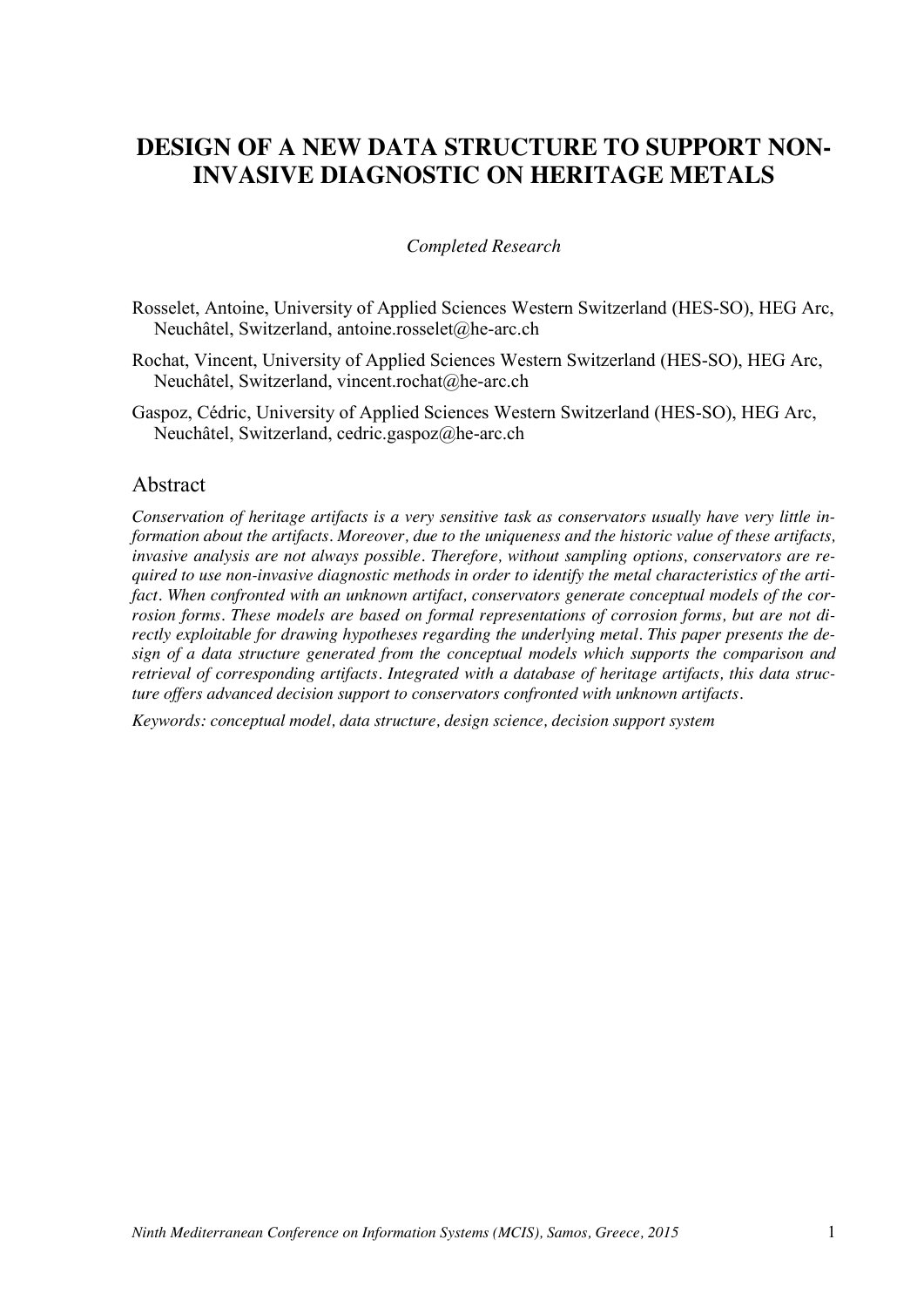## **Introduction**

The restoration of heritage artifacts requires careful identification of the material before any treatment can be performed. Over the years, the field of conservation-restoration of ancient or patrimonial objects evolved toward better preservation of the artifacts, mainly by reducing invasive analysis and applying very specific treatments in order to avoid further deterioration. These changes imply two assumptions. First, in order to reduce or totally abandon invasive analysis of the material, such as sampling, we need to be able to perform the same diagnostic with non-invasive techniques such as microscopic analysis. Second, in order to apply specific and targeted conservation treatments, restorers need to identify univocally the composition of the artifact.

In this paper, we present an innovative way of transforming non-invasive analysis of ancient metallic artifacts in actionable data structures that can be processed, compared and analyzed in order to predict the metallic composition of the artifacts. Currently, the most used non-invasive technique of heritage metals identification is stratigraphic analysis (Bertholon, 2000). This technique borrows from the field of geology and archeology by representing corrosion forms as a superposition of layers also called stratigraphies. After many years buried in soil or water various corrosion products and deposits (for example sediments) affect the metal contained in the artifact. The restorer visually observes these corrosion products and deposits in order to construct a representation of the different layers of deposits and corrosion products, like a geologist would do with a core sample.

Currently, there is no support tool to assist conservators in building their stratigraphies, mainly due to the novelty of the method. It is mainly a pencil/paper method, relying on defined construction rules (Figure 1). In order to support the broader diffusion of the method, its initiators are looking for a tool to assist conservators in using it. However, even if the term is not used by the authors of the method, the analysis of corrosion products using stratigraphies is some sort of conceptual model of the analysis of historic corroded metals. However, we can then build on the rich experience of conceptual modeling and data structures to design a tool to assist restorers in identifying underlying materials in conservation projects on historic artifacts.

In this paper, we start by introducing the notion of conceptual modeling and show how it is related to the stratigraphic methods developed by Bertholon (2000). Then, we draw on the literature on data structure to show how we use the generated conceptual model to produce a digital model (data structure) of the corrosion products of the artifact. We then explain how we designed the digital model and how we translated the conceptual model into a graph model that can be used to analyze and compare stratigraphic representations from various artifacts. Finally, we present some scenarios in which the data structure can also be used to increase its value for professionals in the conservation-restoration field.



*Figure 1. A stratigraphy, as drawn by a conservator*

The principal contribution of this paper is a new data structure that can be used to store stratigraphies of heritage artifacts in a graph database in order to support professionals in identifying the metallic composition of these artifacts without invasive sampling. The subsidiary contribution is a design pro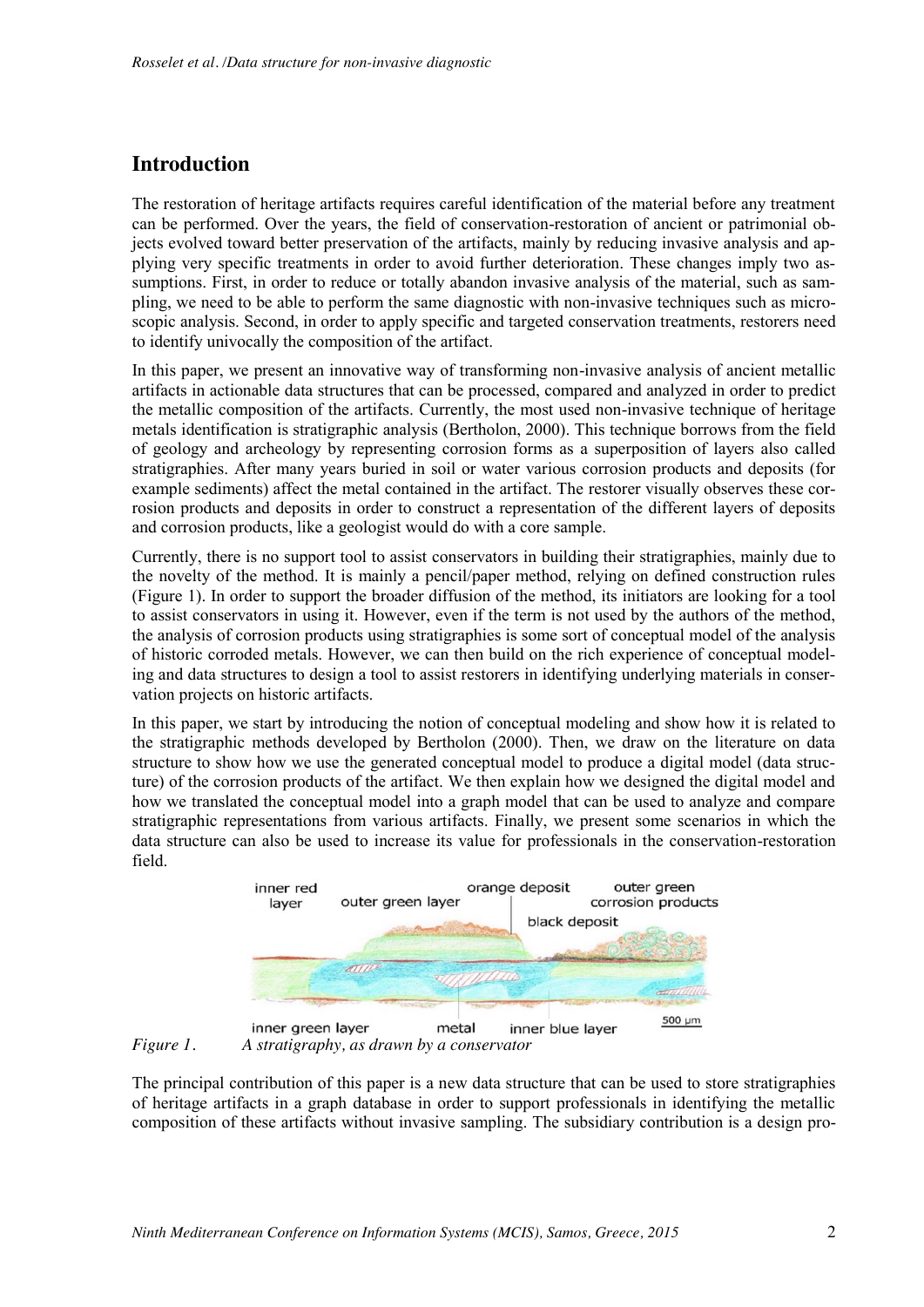cess that can be used to tackle similar problems that need to generate digital representations of analogue models in order to process them in some way.

#### **From reality to data structure**

Conceptual models are widely used in the information systems (IS) field (Wand & Weber, 2002). Kung and Solvberg identified their main purposes: (1) supporting communication between developers and users, (2) helping analysts understand a domain, (3) providing input for the design process and (4) documenting the original requirements for future reference (as cited in Wand & Weber, 2002). In management science, models are defined as "a representation of reality intended for some definite purpose" (Pidd, 2010). These definitions contain two elements that are related to our research objective. First, because we are not able to sample the observed artifacts, we will not be able, during the creation of the conceptual model, to univocally identify any parts of the reality. So, we will have to rely on observations of the artifacts in order to create a stratigraphy representing its corrosion products. Second, the model is created to achieve a specific goal. We are not trying to have a model representing the shape, color, texture or hardness of the object. Rather, we are seeking to create a model that will contain sufficient information to help us determine the nature of the metal composing it. In order to support these goals, the conceptual model should abstract an appropriate simplification of the reality.

Furthermore, the conceptual model needs to be designed so that it can later be translated into data structures that are relevant to our goal and which will help us understand the problems we want to address. Indeed, many different conceptual models can be made from a same reality. Depending on our needs, some conceptual models are pertinent whereas others are not. This is why an analysis phase needs to be undertaken in order to design an appropriate and actionable conceptual model that can further be used (Wand, Monarchi, Parsons, & Woo, 1995).

One well-known model is the subway map that a public transport operator would produce. The map is a simplified representation of the physical network, which allows passengers to work out possible routings through the network of lines and stations. However, these maps deliberately distort the reality in order to support their purpose. Lines are distorted in order to emphasize their general direction and the interchanges, regardless of their physical layout. This partial representation of the reality fulfills its goal of supporting passenger routing, but is of no use for contractors dealing with network maintenance. Pidd has a more specific definition of the model that we will use in the rest of this paper. "A model is an external and explicit representation of part of reality as seen by the people who wish to use that model to understand, to change, to manage and to control that part of reality." (Pidd, 2010)

As we saw in the introduction, the analysis of corrosion forms on ancient artifacts requires specific knowledge of its constituent corrosion products. In order to be able to compare, analyze and discuss these corrosion products, we need to create a stratigraphic representation of them. According to Robinson (2010), the first model to create and which is based on the reality we want to understand is called the "conceptual model". It is the first step which can then lead to a data structure stored in a computer. Once stored, the data structure can be used to perform simulations and to find out behavior patterns from the real world. In our context, we want to use conceptual models (1) as a final product to have a visual representation of an artifact to work on and to talk about and (2) as an intermediate step linking reality to data structure.

To illustrate the first use, we can think of the business model canvas (Osterwalder, Pigneur, & Tucci, 2005). We start with the business we want to analyze (reality). From the structure and functioning of this business we can draw a canvas, which is a representation of the reality. It consists of a conceptual model and a common tool to convey and discuss ideas about the business. The model can also lead to the design of new business models. Another example is the design of a Business Process Diagram (BPD). Its elaboration starts with an observation of the real world—in this case how people are orga-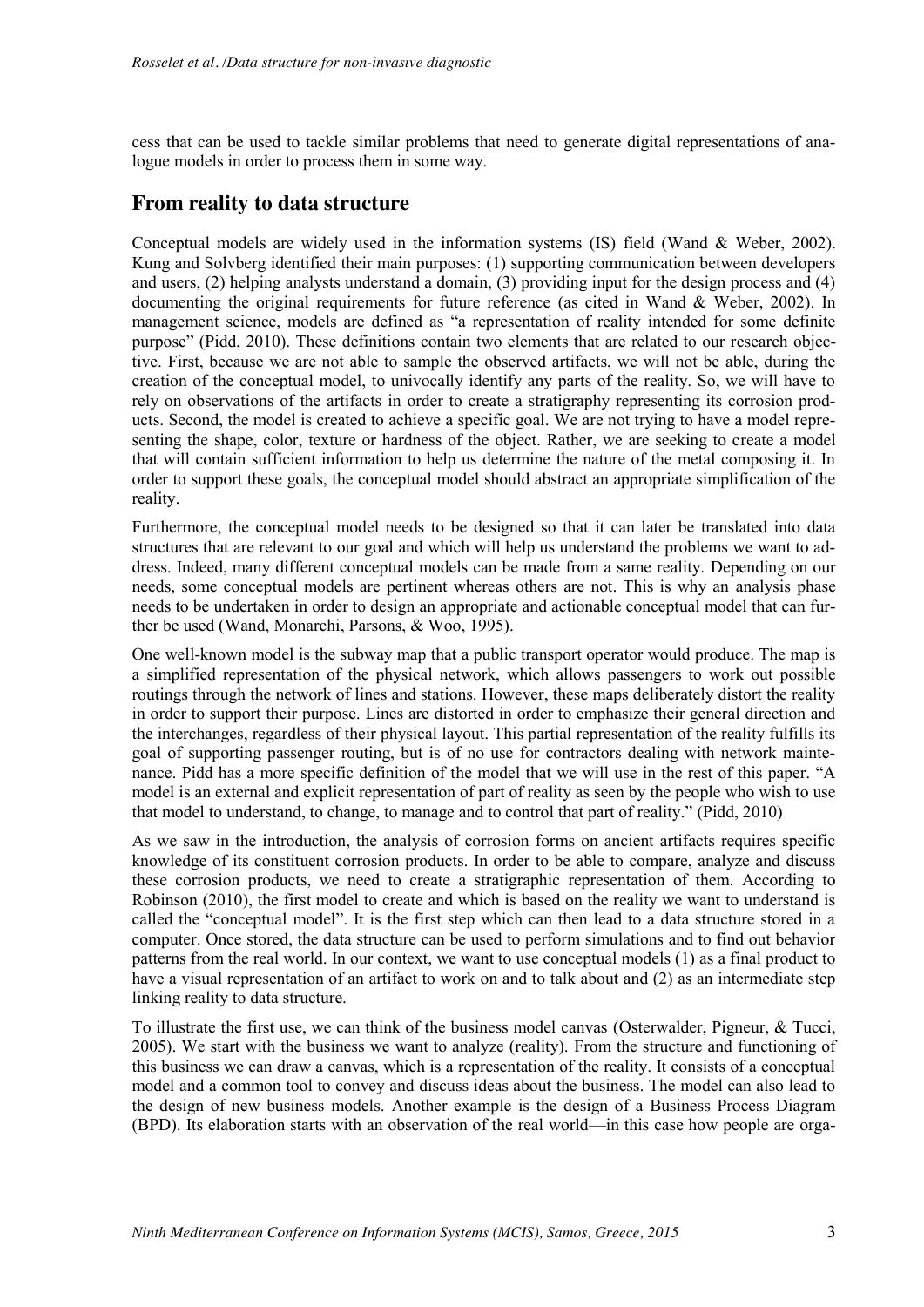nized within an organization—and results in a diagram that follows the rules dictated by the Business Process Model Notation (BPMN) (White, 2004). People can then discuss, analyze and develop that model. As it stands, the model is sufficient to support its purpose without needing to translate it into a computer language.

Note that in the two examples above, the conceptual model generated followed the rules dictated by the canvas or the framework in which it operates. However, this is not necessarily the case. The main advantage of modeling within a framework is that people only need to know how the framework works to understand the model and therefore the real world it depicts. It also allows easy comparison of different models, as they use the same notation conventions.

The second use is what really interests us. Indeed, as we want to automate the process of stratigraphic representation, we need a computer system to help the user construct the stratigraphy and to store it in a database. A simple drawing cannot be directly used to run simulations or to perform further tasks. Therefore, we need a data structure representing the stratigraphy and supporting further processing (Peuquet & Marble, 1990).

#### **From reality to conceptual model**

In order to build an actionable data structure, we first need to understand how to translate the perceived reality in a conceptual model that can be shared between, and understood by, users. When designing electronic circuits, engineers start from a conceptual model showing the different components of the electronic circuit. Each component and its characteristics are represented by specific drawings in the model. This helps the engineer understand the circuit structure and to compare it with other circuits. This can also be used to compute variations in current along the circuit. The same analogy can be made in the context of workflow management. We start by modelling the main process supporting the workflow using common notations such as BPMN. Here again, the BPD is a conceptual model of a real process taking place in a company. One particularity of this model is that it does not look like reality. Indeed, we do not "recognize" a human activity when a rounded rectangle is drawn; it only looks like a rectangle, not like a human performing a task. The same is true for most of the BPMN components. However, someone who knows the notation conventions can easily understand the model and the real process beneath it. An effort of abstraction is needed, but once it is done, the process is understandable. Manual comparison between different BPDs is also made possible thanks to BPMN.

| <b>Structure</b><br>(one thick crust + metallic core) | <b>Corrosion form</b><br>(with characters of strata)                                                               | <b>Corrosion form</b><br>(with characters of strata / interfaces) |  |
|-------------------------------------------------------|--------------------------------------------------------------------------------------------------------------------|-------------------------------------------------------------------|--|
| CP1e<br>CP <sub>2i</sub><br>CP3i<br><b>SV</b><br>M    | $CP1e$ (Fe,O)<br>CP2i (CuFeS <sub>2</sub> )<br>$CP3i$ (Sn,O,Cu)<br>SV<br>Pb<br>Cu <sub>2</sub> S<br>M (Cu8Sn1.5Pb) | CP <sub>1e</sub><br>CP <sub>2i</sub><br>CP3i<br><b>SV</b><br>м    |  |
| Coding:CP1e;CP2i;CP3i;SV;M                            | Corrected coding: CP1e;CP2i;CP3i;SV;M                                                                              | <b>Correct location of strata</b>                                 |  |
| Level of accessibility: basic                         | Level of accessibility: advanced                                                                                   | Level of accessibility: final                                     |  |

*Figure 2. Conceptual models of stratigraphies*

In our context, conservators will use specific notations to represent their visual observations. There is no wish to create a truthful representation of the artifact (like a map), but to create an abstraction of the reality in order to learn and share findings about the specific assembly of layers of corrosion products. Therefore, the conceptual model focuses on the area of interest for conservators: layers of corrosion products and their interfaces, as presented in Figure 2.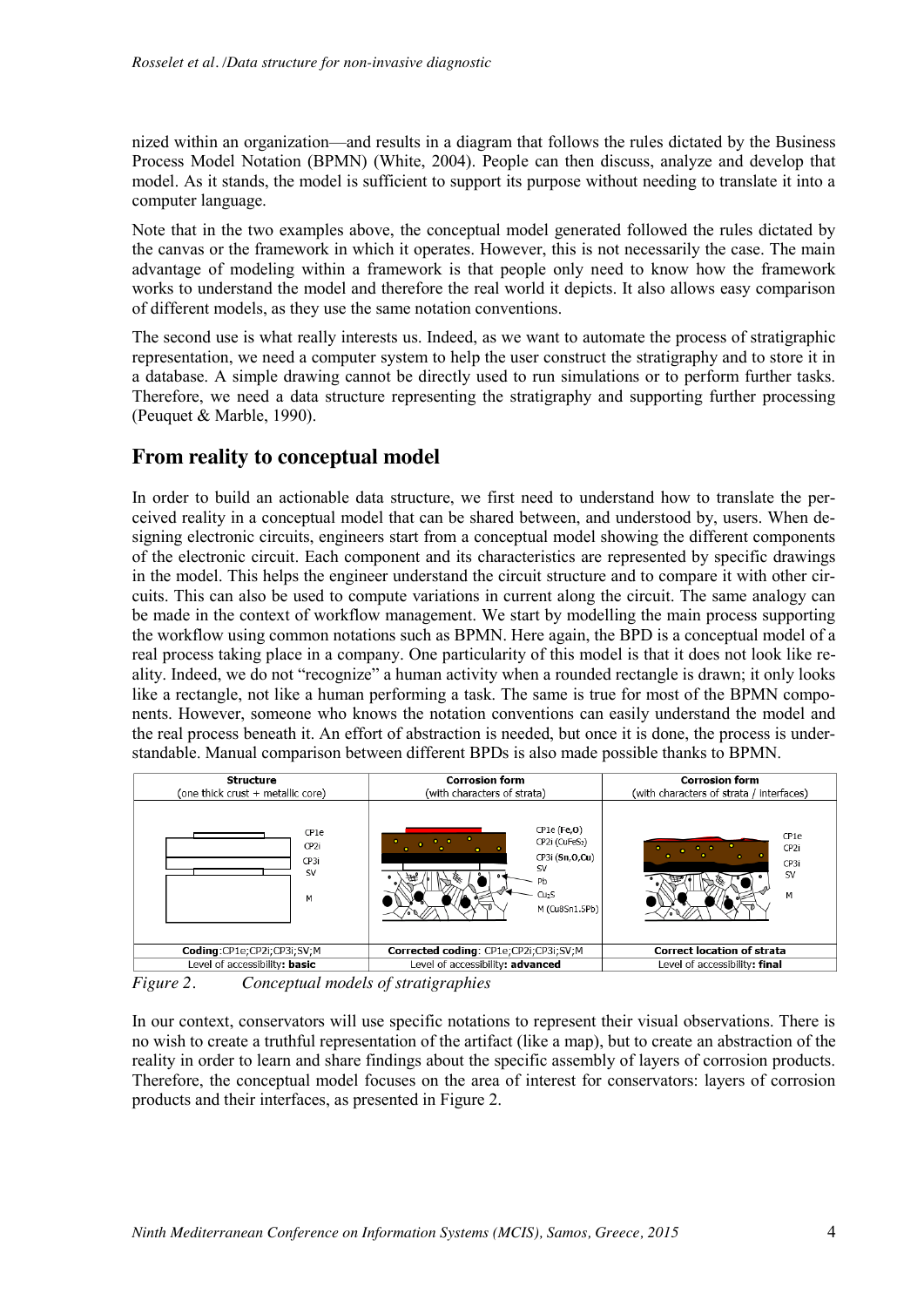#### **From conceptual model to data structure**

Conceptual models are useful for sharing, studying and analyzing a specific view of the underlying reality. However, they are of limited use when computational processing is required in order to gather more information than the simple abstraction of the reality. Thus, if we want to apply computational processing to the conceptual model for further analysis, we need to transform it to a format that can be understandable to a computer. The translation is not always straightforward; refinements may be needed, depending on the conceptual model we use.

We have seen before that conceptual models can be used to represent the flow of current in a circuit. However, these models can only be used as a basis for understanding the functioning of the circuit. They are of little use in understanding what happens if a specific part of the circuit is altered. In order to comprehend the dynamics of the circuit, various software packages have been developed (Cellier  $\&$ Clauss, Christoph, 2007) to support users in designing a circuit with building blocks—the blocks used in the conceptual model—and to derive equations from the model. These equations can then be used to simulate the model behavior, which helps deduce how the real electronic circuit works. The same applies to BPMN. In order to test the flow of the process we need a new language, the Business Process Execution Language (BPEL) (White, 2005), that can be executed in order to follow, step by step, the execution of the process. Therefore, BPEL gives us the ability to translate the conceptual model (a set of shapes) into an executable workflow.

However, many steps are needed in order to perform such a translation. When translating BPMN to BPEL, the BPD—made up of BPMN elements—first needs to be broken down into smaller parts. In this case, the graph structure is transformed into a block structure, with one entry point and one exit point for each BPD component. These parts are then individually translated into BPEL, depending on their type. For instance, a component that is identified as a sequence will be translated into BPEL with a sequence tag, whereas a component listed as a switch will display a switch tag. Each tag has its own characteristics, sub-characteristics and behavior. Therefore, business rules are taken into account, as a switch component does not behave like a while component and is composed of different elements. It is easier to respect these rules when the process is broken down into many components, as each one is individually analyzed and translated (Ouyang, Dumas, Aalst, Hofstede, & Mendling, 2009).

Corrosion product stratigraphies are made of superposed blocks representing a specific corrosion product layer. These layers can have characteristics such as color, hardness, friability, inclusions etc. Up to a point, these characteristics can be embedded in the representation of the strata. However, in order to retrieve similar stratigraphies, we need to be able to transform these graphical representations of corrosion products into an executable representation. A simple image analysis is not sufficient as we are interested in comparing the individual characteristics of the strata and not their appearance.

#### **Contextually useful data structures**

Finally, due to the fact that conceptual models are by definition simplifications of the reality, we need to find a way to add detailed information on parts of the models where information cannot be explicitly represented by the modelling conventions. For instance, in BPMN there is no notion of timing, or for how far the employees performing the tasks are from each other. In a map, we will generally not indicate the weather. Of course, some of these elements are not important. In fact, it depends on how we want to use the model; it depends on the data structure we need. As well as providing a common framework to work on and to talk about, the conceptual model allows us to imagine the visualization of the data structure; it becomes a prototype for creating computer solutions. When developers are asked to design software representing the data structure of a reality, they need to know the needs of the people who will use it and how they want to see their data—that is why it is so important in the process which leads to data structures.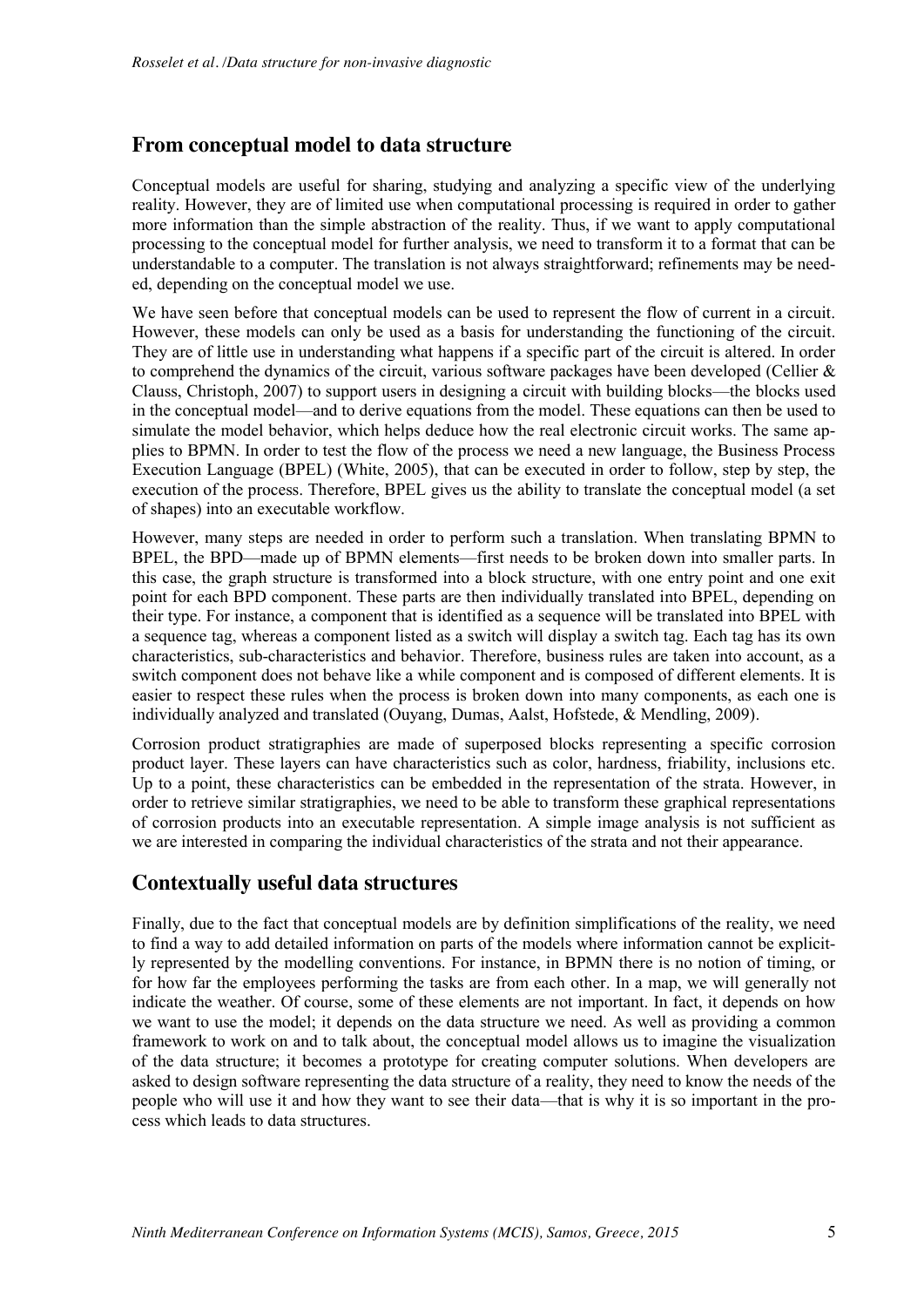In order to generate the appropriate data structures, it is essential to add some elements that we lost during the translation of the reality into a conceptual model. Indeed, as it is said for the BPMN: "the diagram itself will not display all the information required to create a valid BPEL file. A diagram with all that information would be too cluttered to be readable. A BPMN diagram is intended to display the basic structure and flow of activities and data within a business process. Therefore, a modeling tool is necessary to capture the additional information about the process that is necessary to create an executable BPEL file." (White, 2005)

The data structure needs to include this additional information in order to respect the business rules. White (2005) adds this information when generating a BPEL using a dedicated tool which knows what kind of extra elements are needed when translating BPMN to BPEL. Thus, the modeler has to give the right information to the tool so that the latter can create a correct BPEL file that can later be used for various applications. When the design of a BPEL is finished, it is then possible to analyze its structure and validate the underlying process after some modifications are applied. Schmidt and Stahl suggest transforming BPEL processes into Petri nets to do so. Therefore, it would be possible to verify properties, such as checking whether a customer will always get an answer in the analyzed process (Schmidt & Stahl, 2004). In order to generate data structures, we started from reality by going through conceptual data. Eventually, when we have an exploitable tool that can validate an existing process, the path has been reversed: based on the data structure, we can assess a real process. Thus, this assessment can be very useful from the perspective of a process enhancement or a deeper analysis.

On the one hand, it is essential to create a conceptual model from reality, so that we can come up with data structures based on this model. On the other hand, depending on the information we are looking for, it is important to add more elements to the data structure than the ones that are embedded in the conceptual model. This will provide us with data that can then be manipulated in order to perform further tasks, such as simulation. This process is called "supercharging".

#### **Non-invasive diagnostic on heritage metals**

The conservation of ancient and historic metal artifacts requires a detailed understanding of both their composition and their alteration. Therefore, conservators have developed preventive conservation strategies and curative treatments in order to stabilize active corrosion processes, while preserving all relevant information. However, the invasive and/or destructive character of metallography and some associated chemical analysis is the main factor which limits their application to cultural heritage artifacts. In the past, the fields of archaeometallurgy, history of techniques and conservation science have produced large quantities of metallographic studies using samples and/or physical and chemical analyses (invasive, non-invasive, destructive and semi-destructive). These studies cover all pre-industrial metal families (Fe, Cu, Ag, Au, Pb and Sn). Unfortunately, this data rarely contains information on corrosion forms and the nature of the corrosion products (Degrigny  $\&$  Senn, 2012).

For this project, the stratigraphic representations were modelled using the methodology developed by Bertholon (2000). It is based on the fact that the structure of artifacts can be broken down into several layers (strata), which together constitute a stratigraphy. A stratum can be the metal itself or any corrosion products that have affected the metal. Each of these layers has several characteristics depending on its nature. The goal of the conservator is to find out the metal of which the artifact is made. In order to do so, layers have to be removed and treatment has to be applied. Being able to compare the artifact with other artifacts that have similar corrosion products and which are listed and analyzed in a report is highly valuable for a conservator, as this could give clues about how to treat it.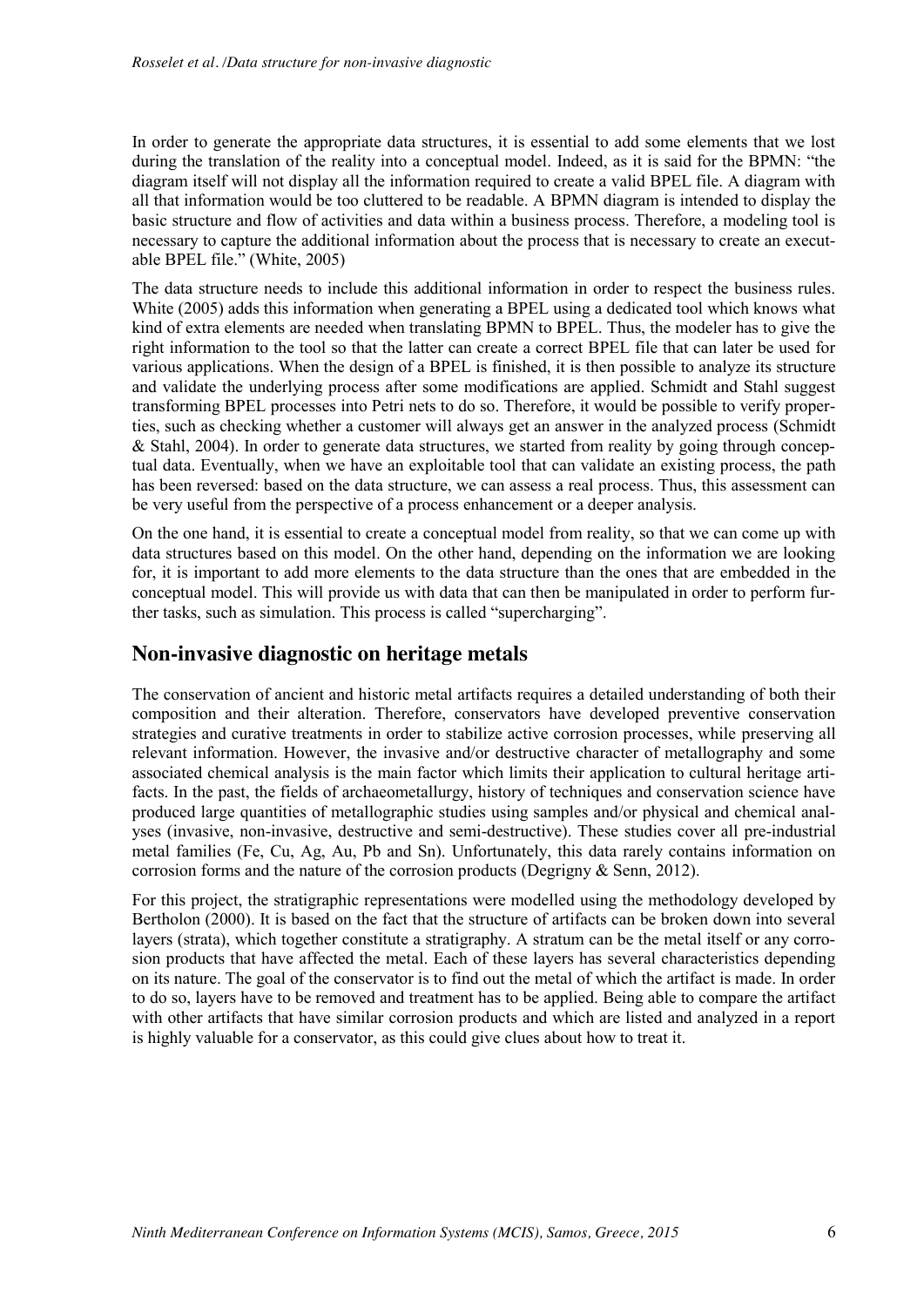

*Figure 3. Example of a stratigraphy drawn on a computer*

After different strata have been identified and manually drawn, they are reproduced in a computer, using special notation conventions as seen in Figure 3 (Bertholon, 2000). This constitutes the conceptual model. Then, the comparison is straightforward as all the artifacts drawn follow the same modelling framework. Nevertheless, the comparison is only visual; thus far, the stratigraphies have not been coded into a computer language that could compare them, based on objective characteristics.

Without a tool that can regroup the stratigraphies, the conservators have difficulty identifying the metal the artifact is composed of because comparing it with others is complicated. Therefore, applying any curative treatment is arduous. A remaining option would be to take an artifact sample. But as this is forbidden for most artifacts by professional ethics, the conservator has to find another way to identify the metal.

In order to apply the right restoration method to an ancient metal artifact without damaging it, the more information and comparison the conservator has at hand, the more effective the work will be. Therefore, providing the conservators with a tool they can use to construct and compare stratigraphies would be extremely helpful as it would facilitate their work in identifying the metal because a comparison would then be possible. There are also many advantages of having a tool that could be used by conservators from all around the world. New corrosion structures could be identified and added to the database. In time, a community of conservators could be created based on this methodology and this tool, which could then evolve over time. The database could then expand with more artifacts and stratigraphies.

#### **Design of a data structure for stratigraphies**

In order to support the non-invasive diagnostic of ancient metals we needed to design a suitable data structure that could be used to compare and analyze corrosion products, to support the conservators in identifying the composition of the metal. We started by analyzing the conceptual models used to represent the layers of corrosion products in order to propose a methodology for designing the data structure. We encountered several issues at this first stage: (1) there is no single source of information regarding the various characteristics of the stratigraphies, (2) there are hundreds of characteristics that need to be grouped in order to maintain the overview, (3) there are multiple representations of the same reality due to the fact that the methodology is relatively new and (4) there is currently no exhaustive information on the characteristics of these stratigraphies due to the lack of data.

The first step that we took was to start with a small ontology of the domain, in order to identify the main informational components of an artifact. We identified the 12 concepts listed in Table 1 and displayed as a graph in Figure 4.

| <b>Concept</b> | Usage                                                                       |
|----------------|-----------------------------------------------------------------------------|
| Artifact       | Represents a heritage metal object                                          |
| Environment    | The environment to which the artifact was exposed (fire, water, soil, etc.) |
| Corrosion type | The corrosion type (Type II, etc.)                                          |
| Technology     | The technology used to craft the artifact                                   |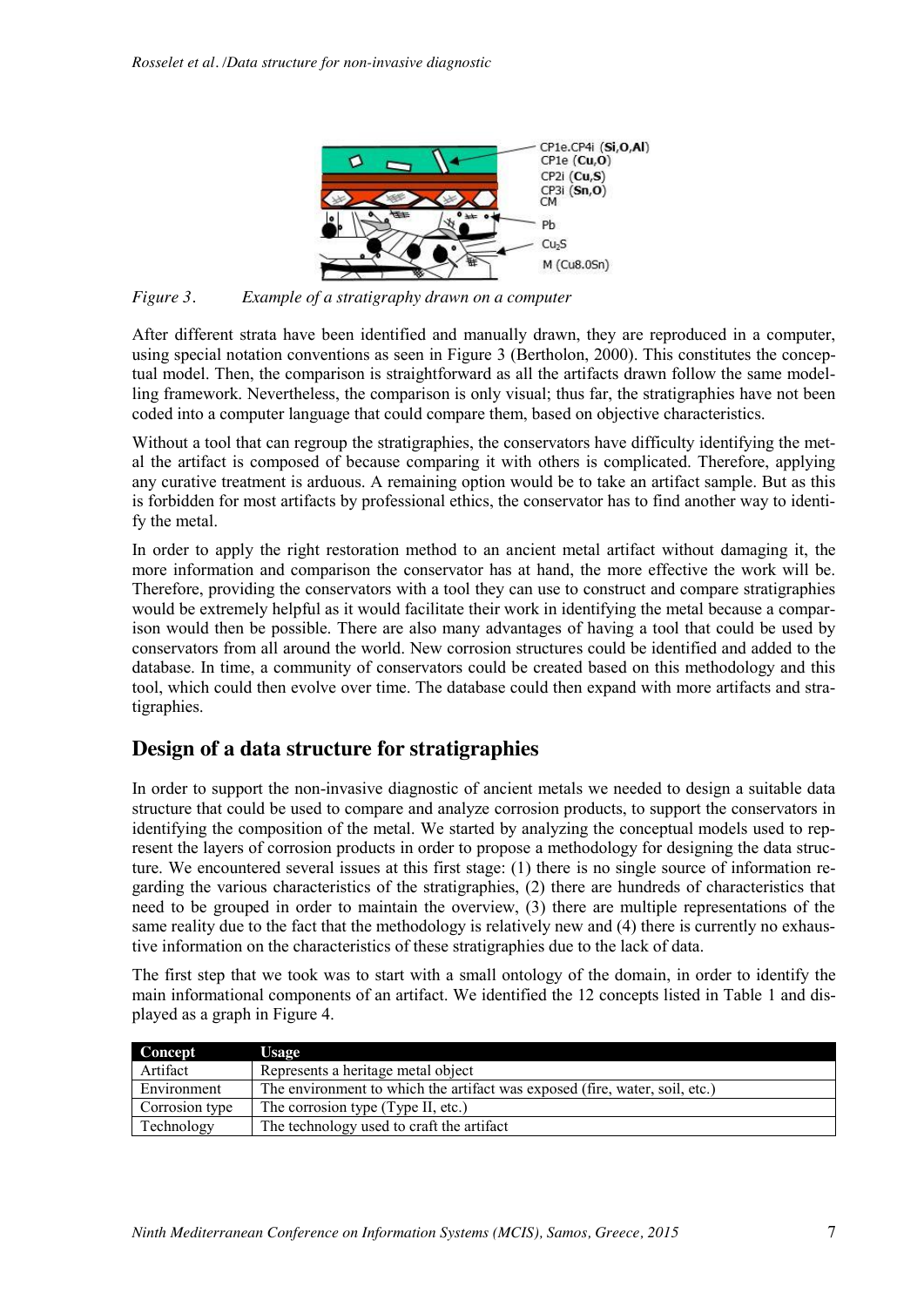| Owner          | The current owner of the artifact (museum, etc.)                                          |  |  |
|----------------|-------------------------------------------------------------------------------------------|--|--|
| Object         | The main use of the artifact at the time it was crafted (bracelet, etc.)                  |  |  |
| Origin         | The geographic origin of the artifact                                                     |  |  |
| Chronology     | The estimated period in which the artifact was crafted                                    |  |  |
| Stratigraphy   | The representation of all corrosion products of an artifact that could be observed at the |  |  |
|                | same location on the artifact (Bertholon, 2000)                                           |  |  |
| Stratum        | One corrosion layer of the stratigraphy (Bertholon, 2000)                                 |  |  |
| Characteristic | A property of a stratum (Bertholon, 2000)                                                 |  |  |
| Interface      | The junction of two strata from the same stratum (Bertholon, 2000)                        |  |  |
| Table 1.       | Main concepts of the ontology representing an artifact and its corrosion layers           |  |  |

Starting with the ontology, we identified the main characteristics of the strata from the available literature. We grouped these characteristics into families of characteristics, each with a description, a selection attribute indicating if the family can be used more than once in each stratum and a list of dependencies (for example the Corrosion Product Stratum Composition can only be used once on a single stratum and the silver metal can be related to chlorine or sulfur). At the end of this cycle, we identified 523 characteristics and their relations. Each characteristic of the model is a member of a family and has relations to other characteristics.

We then considered many different options regarding the methods and the database schemas to choose in order to store the stratigraphies. There are currently two types of database—relational and graph that can be used to store such a data structure. The results of recent research tend to observe better performance with graphs stored in graph databases rather than in relational databases, even if both ways are well supported by current database systems (Batra & Tyagi, 2012). Graph databases are also more flexible in the case where new relationships need to be added, which is an important property of our own data structure. This led us to choose the Neo4j database (Neo4j, 2012) as the backend for our data structure. When storing data, every node in the database is either an artifact, a stratigraphy, a stratum, an interface (between two strata), a characteristic or a sub-characteristic. These elements are then connected via relationships. The usual pattern is to start from an artifact, which has one stratigraphy made up of several strata. Each of these strata has different characteristics and sub-characteristics, as shown in Figure 5.

The next step was to generate the data structures out of the conceptual model. As we have seen, in order to add information that is not represented in the conceptual model, we have to "supercharge" the model. This allows us to add the necessary elements to generate pertinent data structures. This step was done in collaboration with experts in conservation-restoration. We built a support system in order to aid the selection and application of specific characteristics to strata that were drawn from the stratigraphies. For each stratum, the expert had a choice of families to choose from, based on their relations with the type of stratum. Each time a characteristic is selected and based on its relations with other characteristics, the choice of families is adapted to reflect the current construct. At the end of this step, we had a graph database containing all the stratigraphies of the artifacts that we used as our test sample.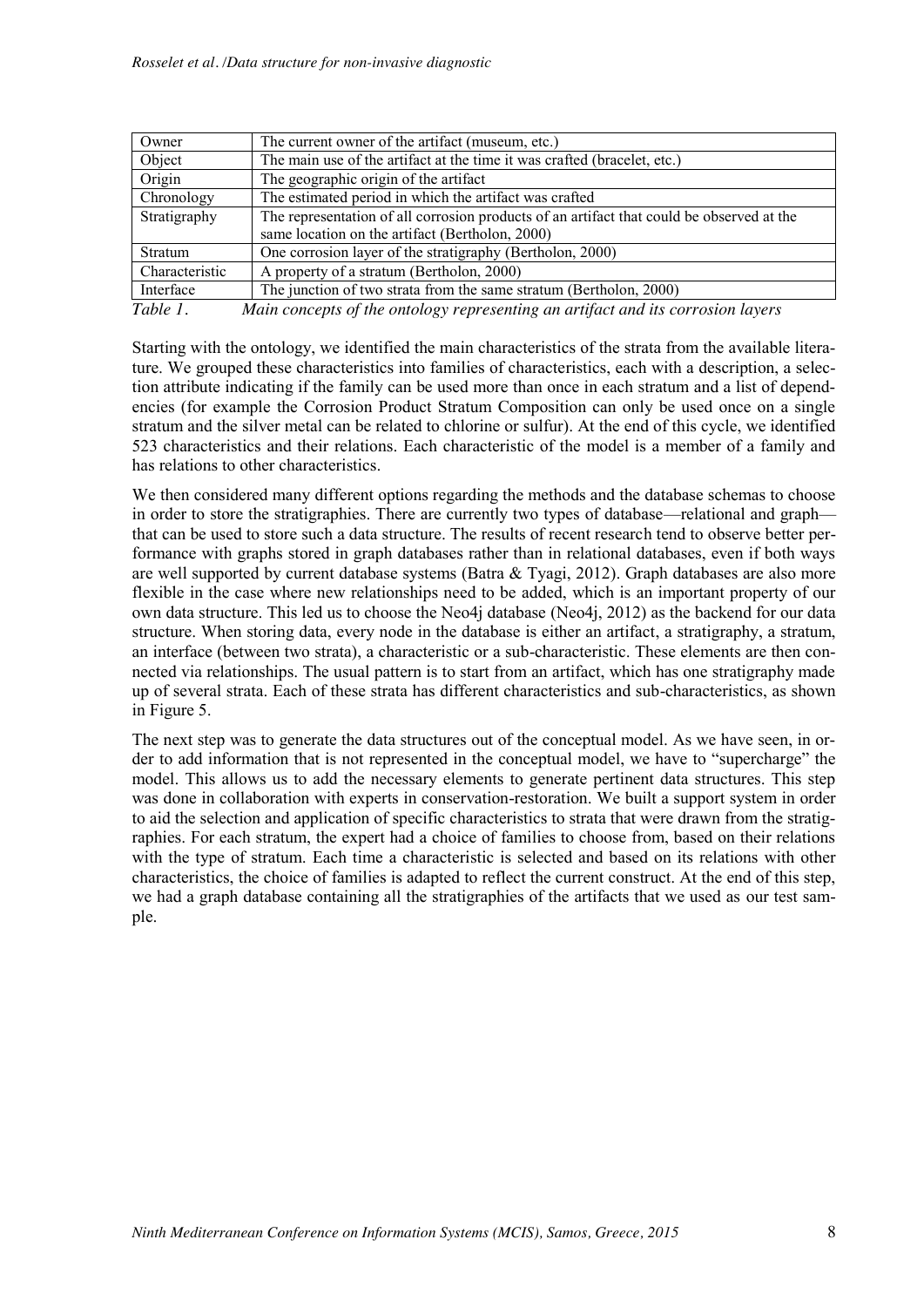

*Figure 4. A graph representation of our ontology*

We are now able to take a conceptual model of corrosion products (a stratigraphy) and store it in a graph database, supercharged with various families of characteristics, depending on the type of the stratum. The next step was to recall the stratigraphy from the database in order to assess its completeness. There are multiple query languages available to store and retrieve data from a graph database in our case, the Neo4j database. The preferred approach is to use Cypher ("Cypher Query Language," 2015), a query language specifically developed for Neo4j and offering the developer the same experience as SQL for relational databases (Holzschuher & Peinl, 2013). However, the overall performance of the queries performed with Cypher is currently not as good as using native access to the data provided by the database. In our case, there are no contraindications for using Cypher to query our data structure because the performance reduction compared to native access is negligible for our usage.

Based on the artifacts' characteristics, we created a comparison index, which helped us determine the closest artifacts in terms of structure and relevance for the researchers in conservation-restoration. That index was refined many times after suggested adjustments made by the researchers. With this index, our tool is now able to return the closest stratigraphies to a given stratigraphy, supporting researchers in finding potentially similar artifacts to the one they are studying. However, currently all queries have to be made using Cypher queries, which is not really suitable for our intended audience of conservation professionals.

The final product of the data structure is a digital model presenting all families and their characteristics. It can be used by professional conservators to properly supercharge a stratigraphy with detailed characteristics and by a developer in order to build a rules-based information system that can support the creation of new stratigraphies.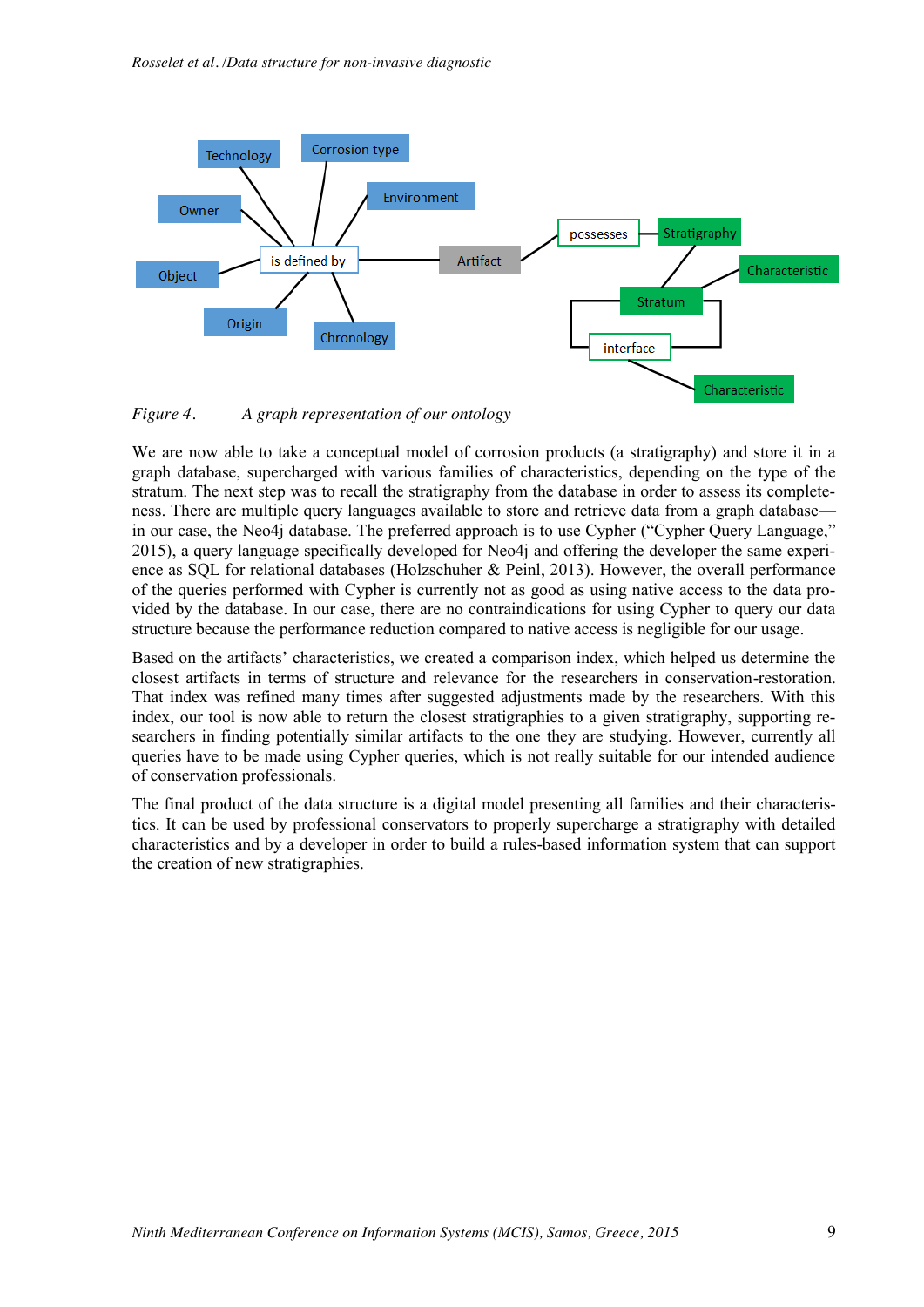

*Figure 5. A graph representation of artifact 16 in Neo4j*

#### **Evaluation of the data structure**

In order to evaluate the created data structure, we performed two types of tests. The first set of tests were aimed at checking the validity of the results returned by a comparison query and the second set were performed to assess the completeness of the data structures generated from the conceptual models and backward.

The comparisons of artifacts were performed using Cypher queries on the artifacts that were stored in our database. As seen before, the stratigraphies were created and checked by professionals of the domain. Artifacts data were also completed by information on their exact composition, so that we could assess the results of the comparison queries. We started to run comparison queries on the artifact itself. Hopefully, this returned a 100% matching result. Then we started to search for similar artifacts. Again, performing the query between one artifact and all artifacts stored in the database gave us a 100% matching between the artifact and itself, which was expected.

On the other hand, we found some non-correlated artifacts with exceptionally high matching. After carefully studying the results, we discovered that some typical corrosion products were neglected in favor of highly similar one and resulted in biased results. Common errors were found between artifacts in different environments. Artifacts buried in soil or in water have different corrosion products but can be made of the same metal. However, due to the relatively small sample of artifacts in the current database, we are not able to adapt our comparison queries at the moment. We did not have enough artifacts to identify all discriminant characteristics of our model. Nevertheless, returning more accurate results could easily be done by increasing the weighting we implemented for every characteristic.

In the following table, we compared artifact 16 with the others. As mentioned before, the result of this query returned artifact 16 as the best match. Next, artifact 17 is the second best match. Conservators confirmed that it is indeed the closest artifact to artifact 16 in terms of its composition and structure, which validates our comparison request.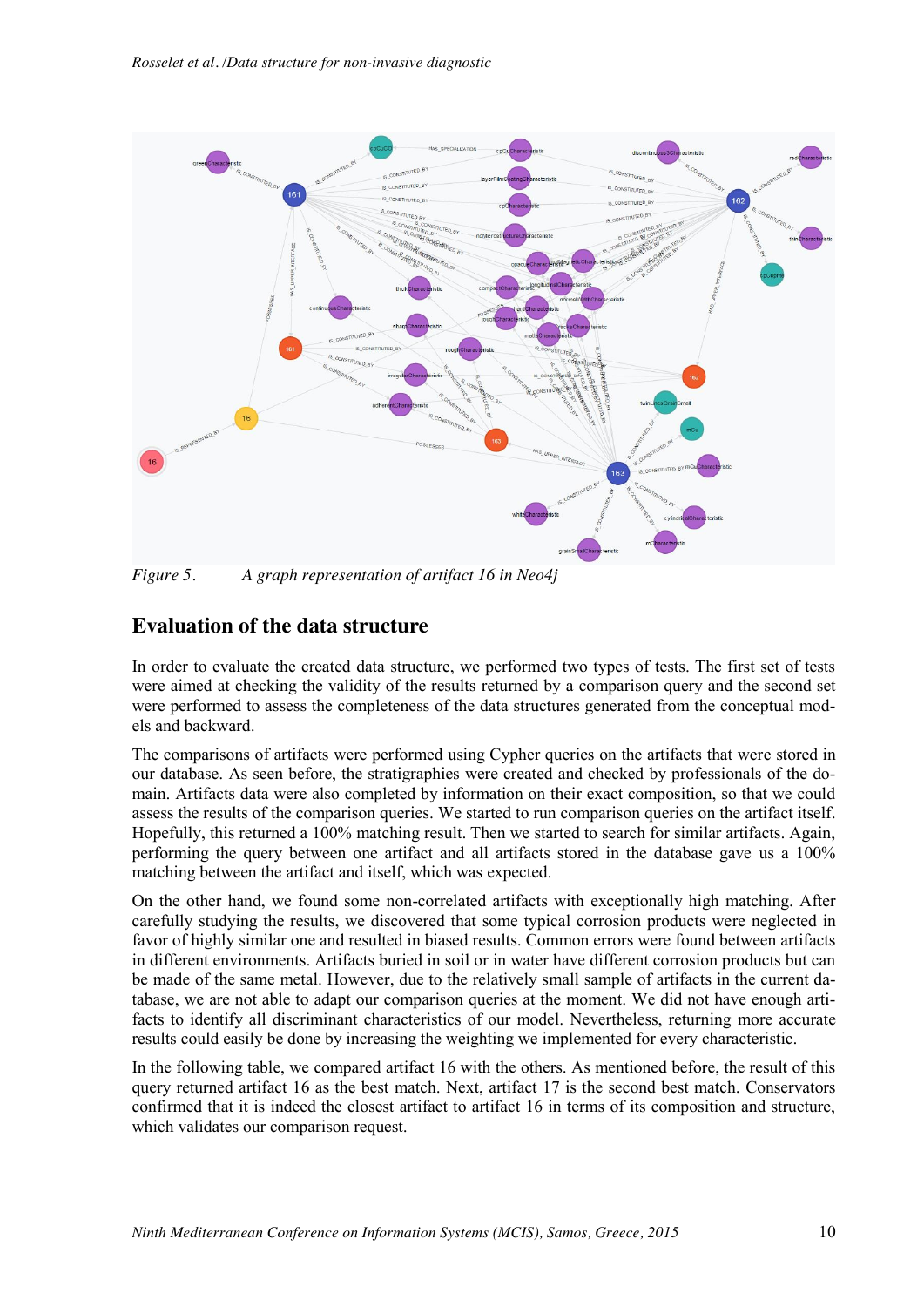| ID         | # of strata  Difference # of strata | Total matching | Total relations Matching100 |         |
|------------|-------------------------------------|----------------|-----------------------------|---------|
| artifact16 |                                     | 64             | 64                          | $100\%$ |
| artifact17 |                                     | 59             | 64                          | $92\%$  |
| artifact5  |                                     |                | 86                          | $87\%$  |
| artifact15 |                                     | 92             | 108                         | $85\%$  |
| artifact6  |                                     | 79             | 97                          | 81%     |

*Table 2. Results of the comparison request with artifact 16*

As a result, we are now able to return and sort the artifacts based on the matching with the artifact we want to compare. However, further work has to be undertaken in order to give more accurate results. In the future, we will have more and more stratigraphies in our database, which will help the conservators assess the pertinence of the results. This will also generate more cases in which we will need the conservators' expertise. Therefore, we will have to collaborate closely with them as the database expands.

The second part of the evaluation focused on the information that could get lost in the process from reality to data structure. The first loss is straightforward and always happens when designing a model: as the conceptual model is a simplification of reality, it does not include every aspect of the artifact which the model is based on. Afterwards, in order to have data structures as close to reality as possible, we had to supercharge the conceptual model with characteristics that were not easily understandable or deducible from the drawing. Furthermore, we were able to add annotations to the relationships between an artifact and its characteristics. However, some of these annotations are not taken into account when performing a comparison request. Indeed, a comparison request is only based on the characteristics to return the results and some annotations cannot be translated into characteristics, either because they only apply to a particular artifact or because they are too rare to be implemented in the data structure.

This leads to a second loss of information that occurs in the data structure. When adding an artifact stratigraphy into the database, the conservator has to choose between a limited number of characteristics. Indeed, researchers must provide information about the characteristic family and subcharacteristics for every new addition, whereas they can draw anything on a stratigraphy made by hand. This forces researchers in conservation-restoration to choose between a small range of characteristics and asks them to be very specific and to know exactly what their artifacts are made of. By contrast, they can draw new characteristics on paper, without being absolutely sure about what they are. The main advantage is that this formalism prevents researchers giving different names to the same characteristic. The comparison is therefore easier as the same pattern is followed. However, on our side we have to be as exhaustive as possible concerning the pool of characteristics that the researchers can select from when building their stratigraphies.

Table 3 sums up the completeness of our data structure compared to the conceptual model from the conservators. We can see that we still need to add some characteristics into our data structure to make them available for researchers when building their stratigraphies. Indeed, there are 92 more characteristics that should be in the data structure because they were identified by conservators as such.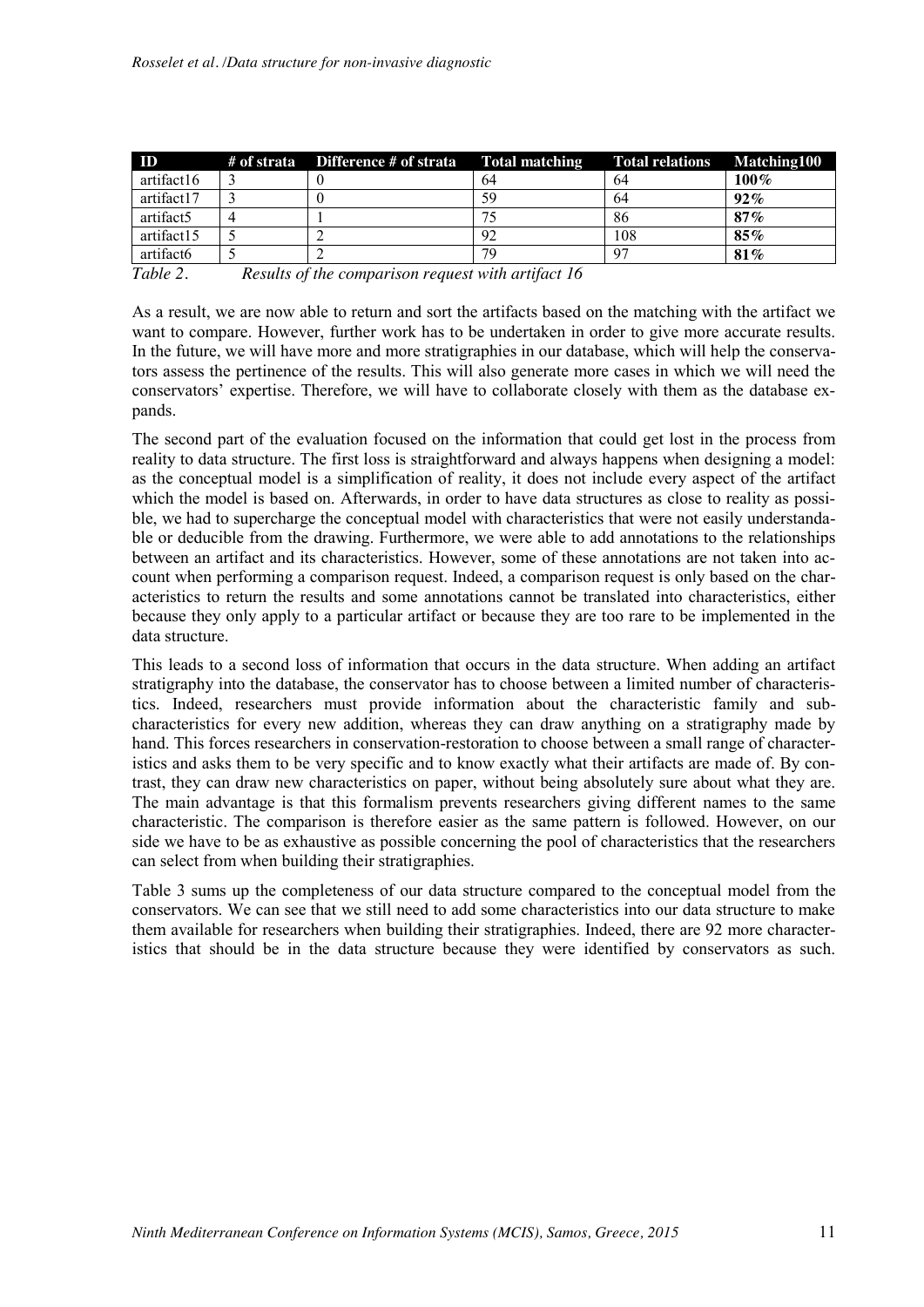|                            |              | Data structure CR |                    | <b>Total</b> |  |
|----------------------------|--------------|-------------------|--------------------|--------------|--|
|                            |              | Represented       | Missing            |              |  |
|                            | Existing     | 514 (correct)     | $92$ (to add)      | 606          |  |
| <b>Conceptual model CR</b> | Non-existing | 9 (error)         | undefined (future) |              |  |
| <b>Total</b>               |              | 523               | 92                 |              |  |

*Table 3. Comparison between the conceptual model and the data structure*

But there are 9 characteristics that are represented in the data structure but that were not pertinent for the conservators, either because we misinterpreted them or because we made a mistake when adding them to our database. As the database expands, we will certainly find that we have not identified all cases that will occur in the future. Therefore, the main focus will be on the attention paid to the correct identification of the characteristics in order for the data structure to be as accurate and as close to reality as possible. The closer the data structure is to reality, the more accurate the comparison requests will be, as the characteristics will be correctly identified.

#### **Further research**

At the moment, as we have to perform Cypher queries to be able to compare stratigraphies, only someone who knows how the Cypher language works and who can interpret the results returned by the comparison requests can make use of our tool. Therefore, we have to develop an intuitive tool that the researchers in conservation-restoration can use, as they are the end users. Of course, the tool must be based on our Neo4j database. This guarantees accurate results when comparing artifacts with one other.

If we want our tool to be used efficiently, we need it to be as close as possible to what the researchers and the students in conservation-restoration are accustomed to. Thus, as they provided us with their conceptual model, we immediately had the idea of using it as the visualization of our data structure. This adds a whole new set of possibilities. Indeed, the user would be able to create a stratigraphy that will be stored into our graph database. Based on its characteristics, the comparison with other stratigraphies will be easy. The user will also be able to visualize the stratigraphy while it is under construction.



*Figure 6. A visualization of stratigraphy #10 using our new tool*

This prototype is not yet available for the researchers in conservation-restoration; it still needs improvements to fulfil the needs of the end users. That is why we are closely collaborating with them. Nevertheless, it provides a good idea of what the final product would look like. Visually speaking, we tried to replicate the conceptual models that conservators draw. In addition to that, we translated them so that they could be stored and processed by a computer.

In the coming months, the idea is to make this tool available through a website. That way, people working in the field of conservation-restoration will be able to use it and to supply the database with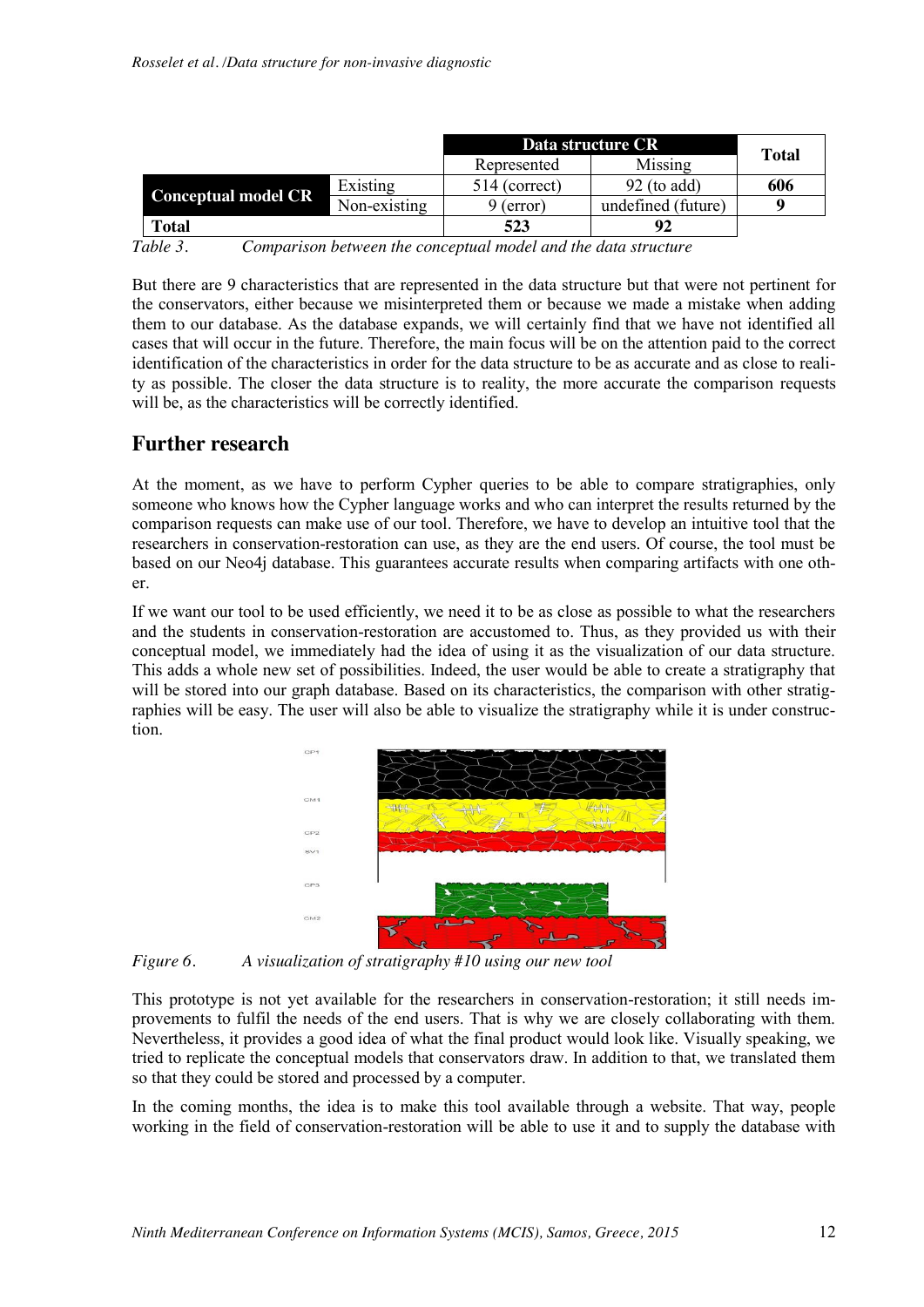more data. In the long run, the website should act as a platform which will attract many researchers and students. Then, the latter could consult the database and/or contribute by adding their own stratigraphies.

#### **Conclusion**

In our paper, we have talked about the steps needed in order to design data structures starting from a reality that we want to model. In our case, we already had the conceptual model which we had to translate into data structures and then into visualization of these data structures. We realized that the steps we followed were similar to what is done in many other applications.

The most critical point was the translation of the conceptual model into data structures. Indeed, as there was some information that we could not interpret by ourselves and as we needed more information than the ones that are embedded in the conceptual model, we had to collaborate closely with the researchers of the conservation-restoration faculty. This allowed us to supercharge the conceptual model and to come up with relevant data structures that could be further used.

From these data structures, we are now developing a tool that enables the possibility of adding and comparing stratigraphies between them. This would be the first tool available on the market for such an application. Even though the conservators have not started to use it yet, from what we have sounded out, they are determined to do so as soon as the tool is ready.

Eventually, the goal of this project is to facilitate the conservators' work and to provide them with an innovative tool to build their stratigraphies. In addition, this tool is a great way for the methodology developed by Bertholon to be known and used all around the world, as it replicates his stratigraphy model. When the tool is ready, we will have more feedback coming from the field of conservationrestoration. After that, we hope that a community of researchers and students will build up around our tool. Further refinements will then have to be performed, based on their comments.

#### **Acknowledgments**

This paper is partly based upon work supported by the RCSO ISnet under Award No. 38996. We would like to thank our colleagues, Christian Degrigny, Régis Bertholon and Romain Jeanneret from the Conservation-Restoration department of the Haute École Arc, who supported our work on this project with their continuous feedbacks on how to improve our decision tool to better fit their needs.

#### References

- Batra, S., & Tyagi, C. (2012). Comparative analysis of relational and graph databases. *IJSCE International Journal of Soft Computing and Engineering*, *2*(2), 509–512.
- Bertholon, R. (2000, December 20). *La limite de la surface d'origine des objets métalliques archéologiques. Caractérisation, localisation et approche des mécanismes de conservation.* Université Panthéon-Sorbonne – Paris I.
- Cellier, F. E. & Clauss, Christoph, U. A. (2007). Electronic circuit modeling and simulation in Modelica. In *Proceedings of the Sixth Eurosim Congress on Modelling and Simulation* (pp. 1–10).
- Cypher Query Language. (2015). Retrieved June 15, 2015, from http://neo4j.com/docs/stable/cypherquery-lang.html
- Degrigny, C. & Senn, M. (2012). *MIFAC-Métal: Methodology to Study and Analyse the Microstructures and Corrosion Forms of Ancient and Historic Metals: Application to Metallographic Samples from Swiss Collections*. Neuchâtel.